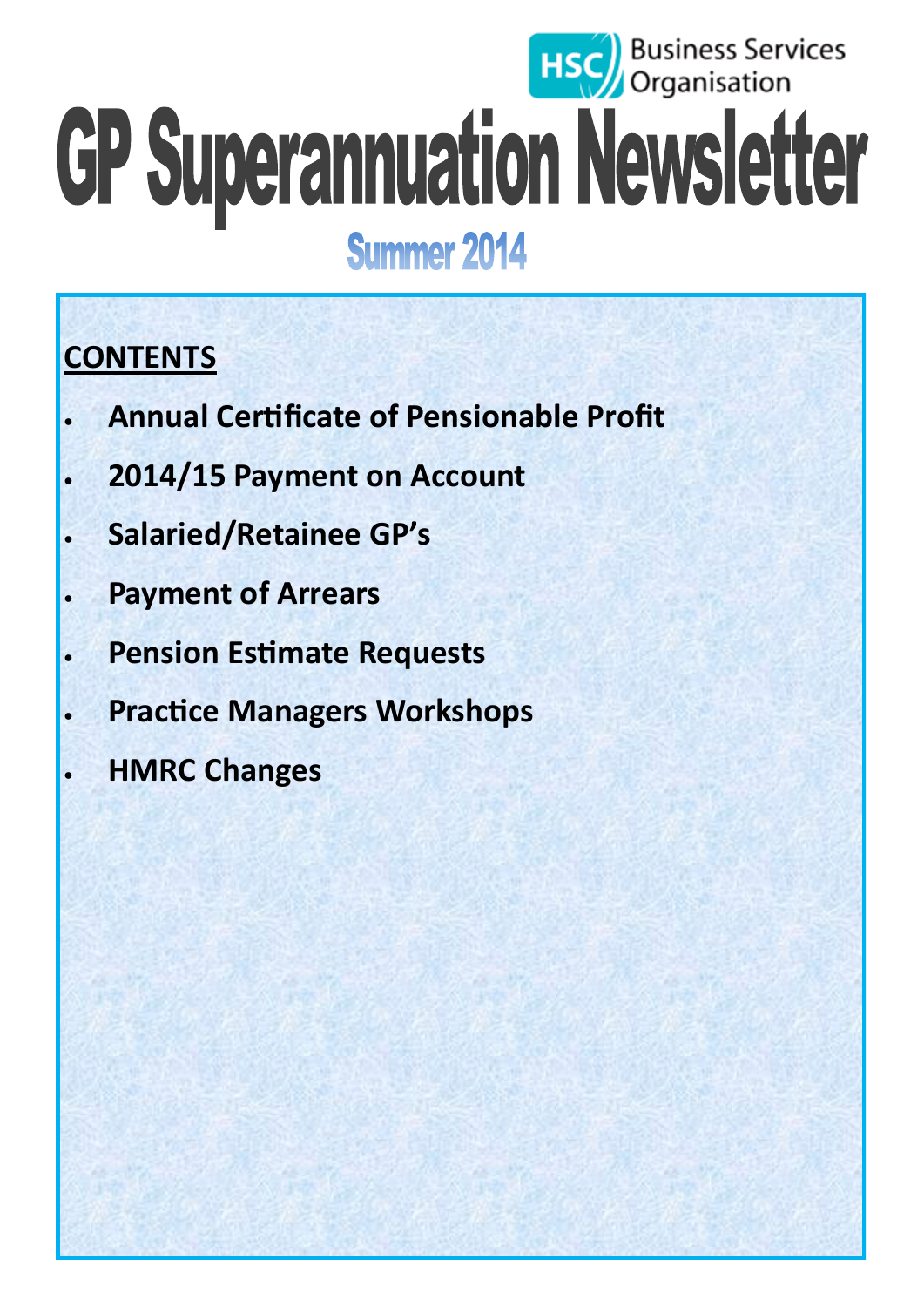## Annual Certificate of Pensionable Profit

The deadline for submission of 2012/13 Annual Certificates of Pensionable Profit has now passed. If you have not already submitted your Certificate, please do so with immediate effect.

Please see the below the relevant Scheme Regulations governing the non-return of annual certificates.

*(2) In respect of each scheme year, a principal medical practitioner and a non-GP provider shall provide each relevant host Health and Social Services Board with a certificate of their superannuable earnings based on—*

*(a) the accounts drawn up in accordance with generally accepted accounting practice by the practice of which the member is a member; and* 

*(b) the return that member has made to Her Majesty's Revenue and Customs in respect of their earnings for that year, no later than 1 month after the date on which that return was required to be submitted to Her Majesty's Revenue and Customs.* 

**Under the scheme regulations, a GP who fails to submit all relevant documentation will have their pensionable profit for that year deemed to be zero. This will have a major effect on a member's pension and/or survivors benefits.** 

**Number of GPs who have failed to submit Annual Certificate of Pensionable Profit** 

**2011/12—13 Annual Certificates outstanding**

**2012/13—75 Annual Certificates outstanding**

## **Failure to submit required documentation to HSC Pension Service can and will result in the suspension of Seniority payments until all regulatory requirements are met.**

Please note the 2012/13 Annual Certificates should be sent directly to HSC Pension Service even if the GP has GP SOLO income declared in box 32 & 37 as we will verify the figures with information received from the Out Of Hours Providers .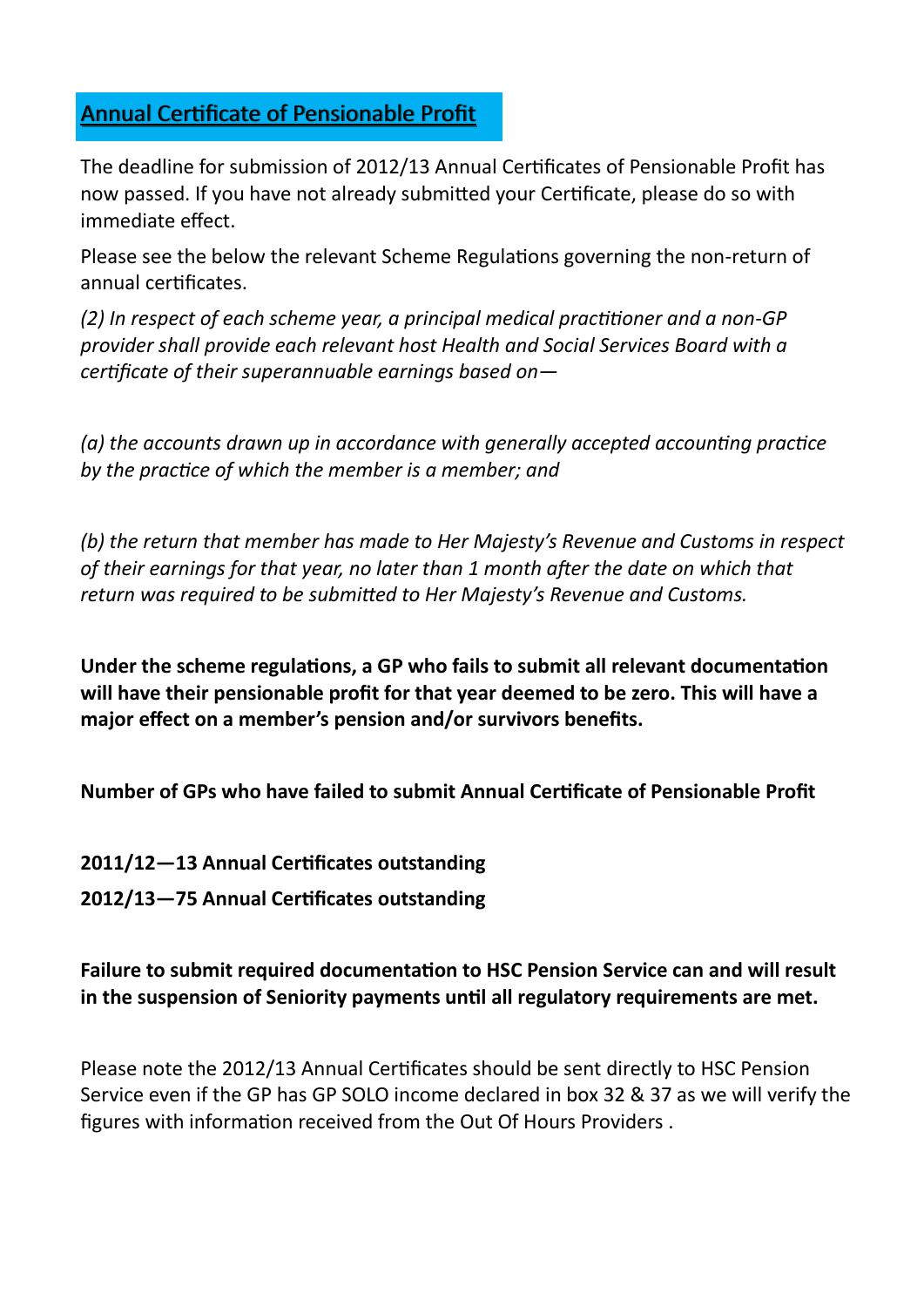### **Annual Certificates cont….**

If the figures do not agree with the information we hold from the OOH Providers we shall inform the GP/Accountant and it will be their responsibility to agree figures directly with the OOH Provider. When completing page 7 it is paramount that the name of the relevant OOH Provider is listed clearly for processing purposes.

If declaring Income Pensioned Separately (IPS) in box 5, please state in box 89 on page 5 of the Annual Certificate what employment (s) this income relates to.

If a GP has Income Pensioned Separately from another GP Related employment i.e. Salaried GP in an Out of Hours Provider, this income must be included in box 49 of the certificate in order to correctly calculate the tiered rate of employee contributions due

## **GP's Who Retire Mid-Year**

If a GP takes 24hr retirement and returns to work as a partner in a practice, HSC Pension Service requires two Annual Certificates of Pensionable Profit, one to cover the period up to the date of retirement and another covering the full year. The second certificate is required for the calculation of seniority. **Failure to supply both certificates will result in seniority payments being stopped from the date of retirement.**

## Previous Years Certificates

To date we have agreed and finalised approximately 93% of all Annual Certificates of Pensionable Profit for years 04/05—11/12. We would ask that all GPs/Accountants would work with us to successfully agree the remainder of these certificates by forwarding any outstanding certificates for year 11/12 immediately and replying to any raised queries as promptly as possible.

**N.B.** Years 09/10 & 10/11 must have page 7 of the Certificate signed by the relevant OOH Provider if GP SOLO income has been declared or include official evidence of earnings.

*If page 7 has not been signed then the certificate cannot be fully processed. HSC Pension Service has contacted all those GP's/Accountants with outstanding GP Solo queries.*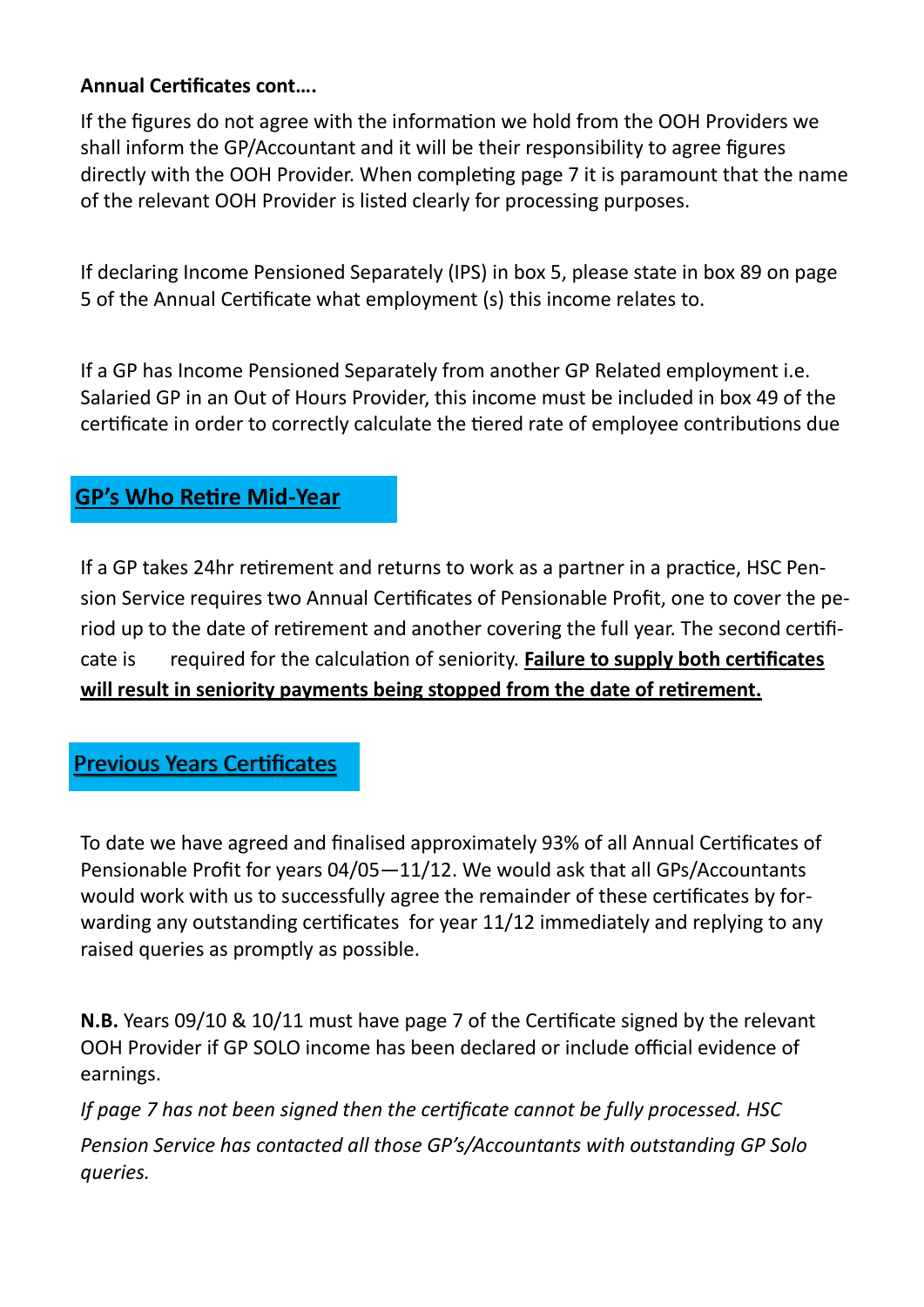## Payment on Account 2014/15

Each year, and prior to the start of the pensions year, every GP Practice and Directional body (that qualifies as a Scheme Employing Authority) must inform HSC Pensions Branch of the estimated pensionable income of their GPs and non-GP Providers. This is so that the appropriate rate of tiered employee contributions can be deducted during the year by the Business Services Organisation.

#### **8 practices have failed to submit their 2014/15 Payment on Account forms.**

The form; "Calculation of Estimated Monthly Practice Superannuation Payment on Account 2014-15" declaring the estimated pensionable income for year 2014-15, can be found by clicking on the link below or alternatively on the HSC Pension Scheme Website under the heading GP Forms.

#### <http://www.hscpensions.hscni.net/forms/>

As advised previously this form under law should be submitted to HSC Pensions Service prior to 31st March each year, therefore , in line with scheme regulations and the SFE for any GP Provider who has failed to submit a POA Form we have used the figures submitted for 2013/14 increased by CPI and applied the highest employee contribution rate of 14.5% to all GP's in the practice. This will only be amended on receipt of the 2014-15 POA Form.

## Salaried/Retainees G's & Assistant Practitioners

Each Practice that employs a Salaried/Retainee GP or Assistant Practitioner must complete an SR1 form and return to HSC Pension Service or via email to Adrian.mcgrory@hscni.net. The deadline for submission of 31st March 14 has now passed and any outstanding forms should be submitted immediately to avoid any underpayments.

The purpose of this form is to estimate the earnings for each Salaried/Retainee GP or Assistant Practitioner in order to determine the level of contributions due monthly.

The SR2 form which requests the actual salary earned for each Salaried/Retainee GP or Assistant Practitioner in the year 2013/14 is available on our website and should be submitted immediately if you have not already done so.

The purpose of the SR2 is to ensure that the correct contributions have been made, any underpayment/overpayment will be adjusted for and the member's record will be updated accordingly with the remuneration listed on the form.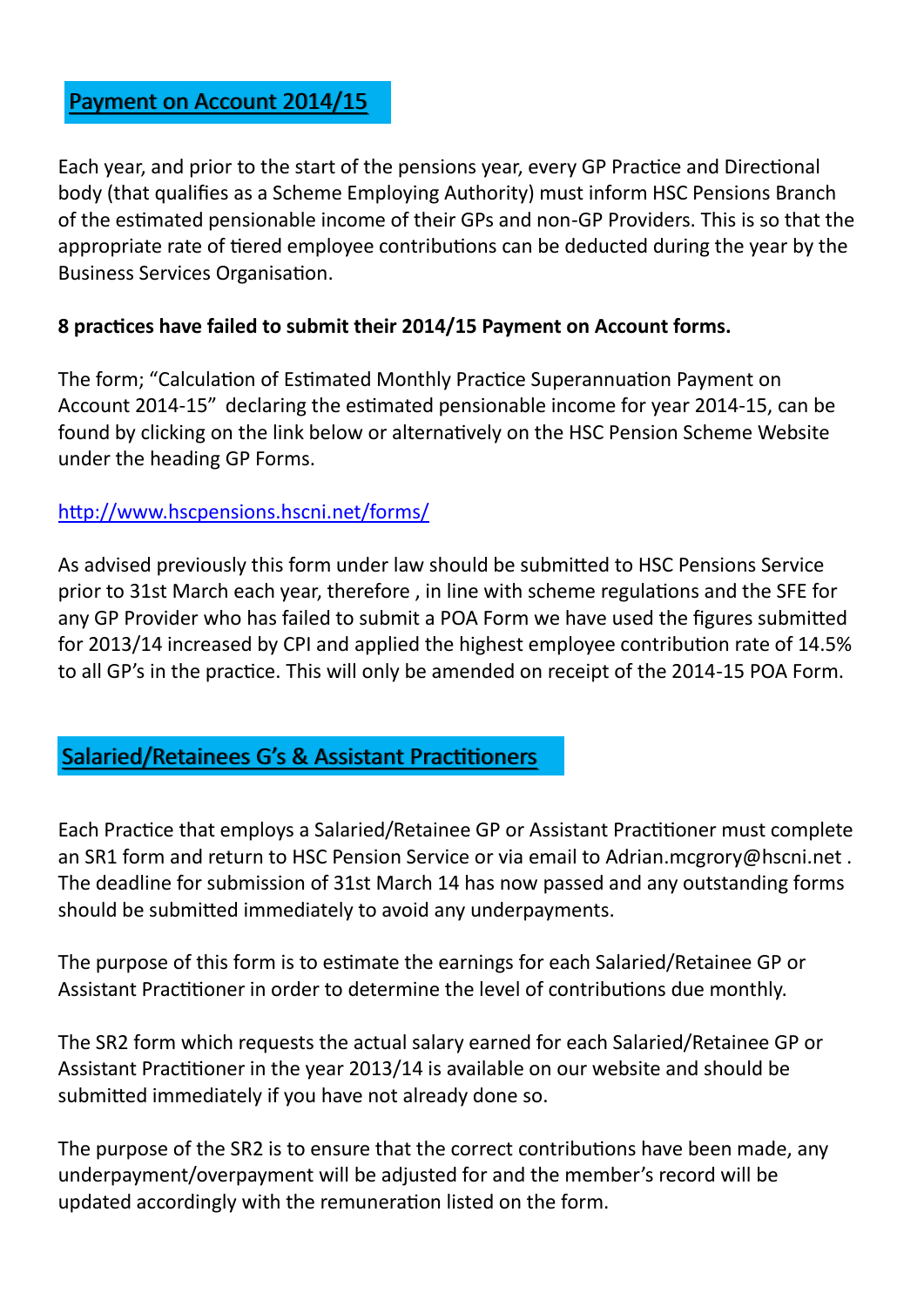## Payment of Arrears by Cheque

Any GP's who are considering paying arrears of contributions by cheque please ensure the cheque is made payable to **BSO** and sent with a covering letter outlining the relevant period of arrears i.e. Arrears of contributions for year 2013/14 to:

GP Unit HSC Pensions Service Waterside House 75 Duke St Derry BT47 6FP

## Pension Estimate Requests

An increasing number of GP's are requesting estimations or valuations of their pension benefits/pension pot. HSC Pension Service will provide estimates or valuations based on the latest information we hold.

If for any year, your Annual Certificate of Pensionable has not been finalised and signed off by you, then your pensionable profit for that year will be recorded as zero. This will result in an estimate or valuation not being calculated to its full potential.

This has become all the more important as from 1st April 2014 HSC Pensions have introduced a Tariff of Administration Charges. Any member of the HSC Pension Scheme is entitled to one Pension Estimate in any 12 month period, however for any subsequent requests e.g. another estimate is requested as another years pensionable profit has become available, there will be a charge of £25. Therefore it is paramount that all statements are signed and returned promptly to ensure that pension records are as up to date as possible.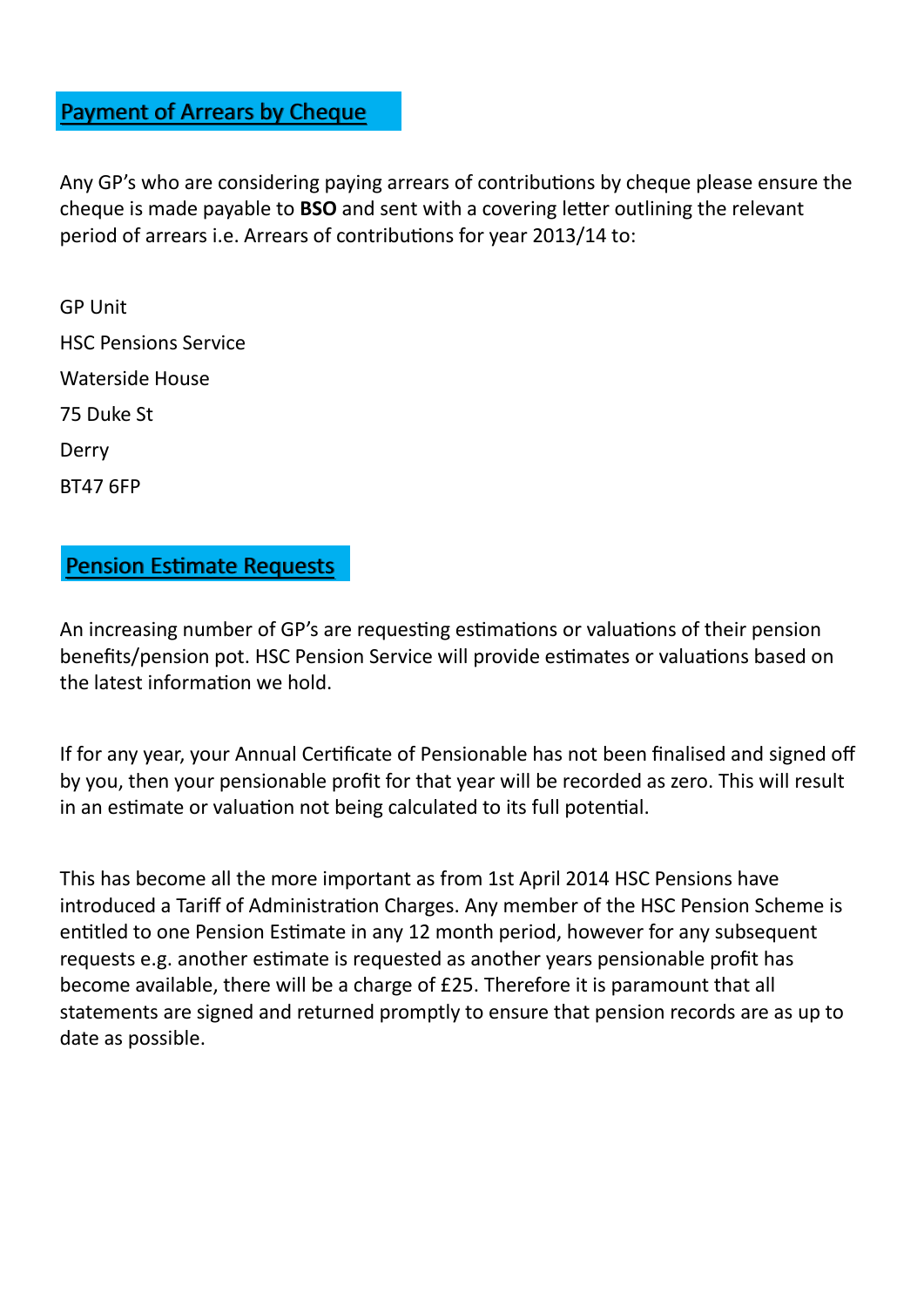HSC Pension Service has begun the implementation of a number of Pensions Workshops to help GP Practice Managers understand the relevant forms, paperwork etc. that needs to be completed for Pensions Administration. To date the Workshops have been delivered to Practices from the Western Board and a proportion of the Northern Board with some very positive feedback.

We would encourage Practice Mangers to liase with their Local Integrated Care Teams within HSCB to check when these may be available for their region.

## **HMRC Changes**

#### **The standard Lifetime Allowance (LTA) has reduced to £1.25m from 6 April 2014**

This is a reminder that the standard LTA has reduced from £1.5m to £1.25m from 6 April 2014.

This means a standard LTA of £1.25m will apply to members who become entitled to receive (crystallise) their HSC benefits when they:

- retire on or after 6 April 2014 and the date their benefits are authorised is before this date
- retire before 6 April 2014 and the date their benefits are authorised is on or after 6 April 2014.

For all scheme members the percentage of LTA used will be based on £1.25m unless they hold fixed protection. In addition, for higher earning scheme members any LTA charge that may apply to their HSC benefits will also be based on the reduced LTA unless they hold a valid protection certificate from HMRC. Any delay in claiming benefits may therefore result in:

- $\bullet$  a bigger percentage of the LTA being used up  $-$  LTA charges may then apply if there is a later benefit crystallisation because there is insufficient LTA remaining
- high earning scheme members may become subject to LTA charges or see those charges increase.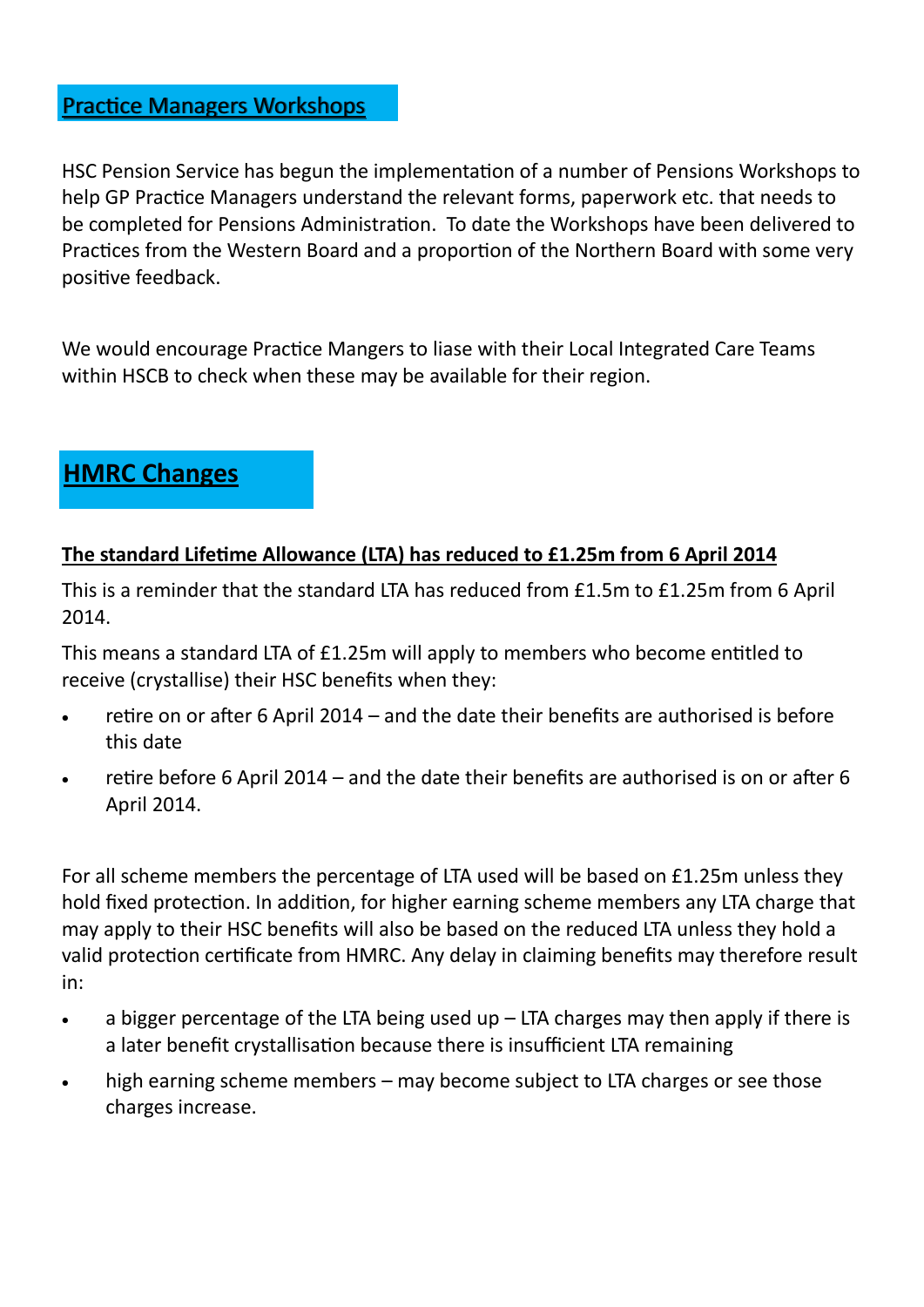## **HMRC Changes cont…….**

It is important to note that HSC Pension Service has no discretion on the date HSC benefits crystallise and the calculation of the LTA used.

Any revision to benefits (substitute awards) that is authorised on or after 6 April 2014 will be a separate crystallisation of benefits and based on the lower standard LTA of £1.25m.

#### **Individual protection 2014**

The government introduced individual protection 2014, applicable from 6 April 2014, for those with pension savings on 5 April 2014 valued at over £1.25 million.

Individual protection 2014 will give a protected lifetime allowance equal to the value of your pension rights on 5 April 2014 - up to an overall maximum of £1.5 million. You'll not lose individual protection 2014 by making further savings in to your pension scheme but any pension savings in excess of your protected lifetime allowance will be subject to a lifetime allowance charge.

You'll be able to apply for this from August 2014. HMRC must receive your application by 5 April 2017.

You can hold both fixed protection 2014 and individual protection 2014 but you can't apply for them at the same time. You can also hold individual protection while holding either enhanced protection or fixed protection but you can't apply for individual protection if you already hold primary protection.

For more information on individual protection 2014 follow the link below.

[https://www.gov.uk/government/publications/pensions](https://www.gov.uk/government/publications/pensions-individual-protection-2014)-individual-protection-2014